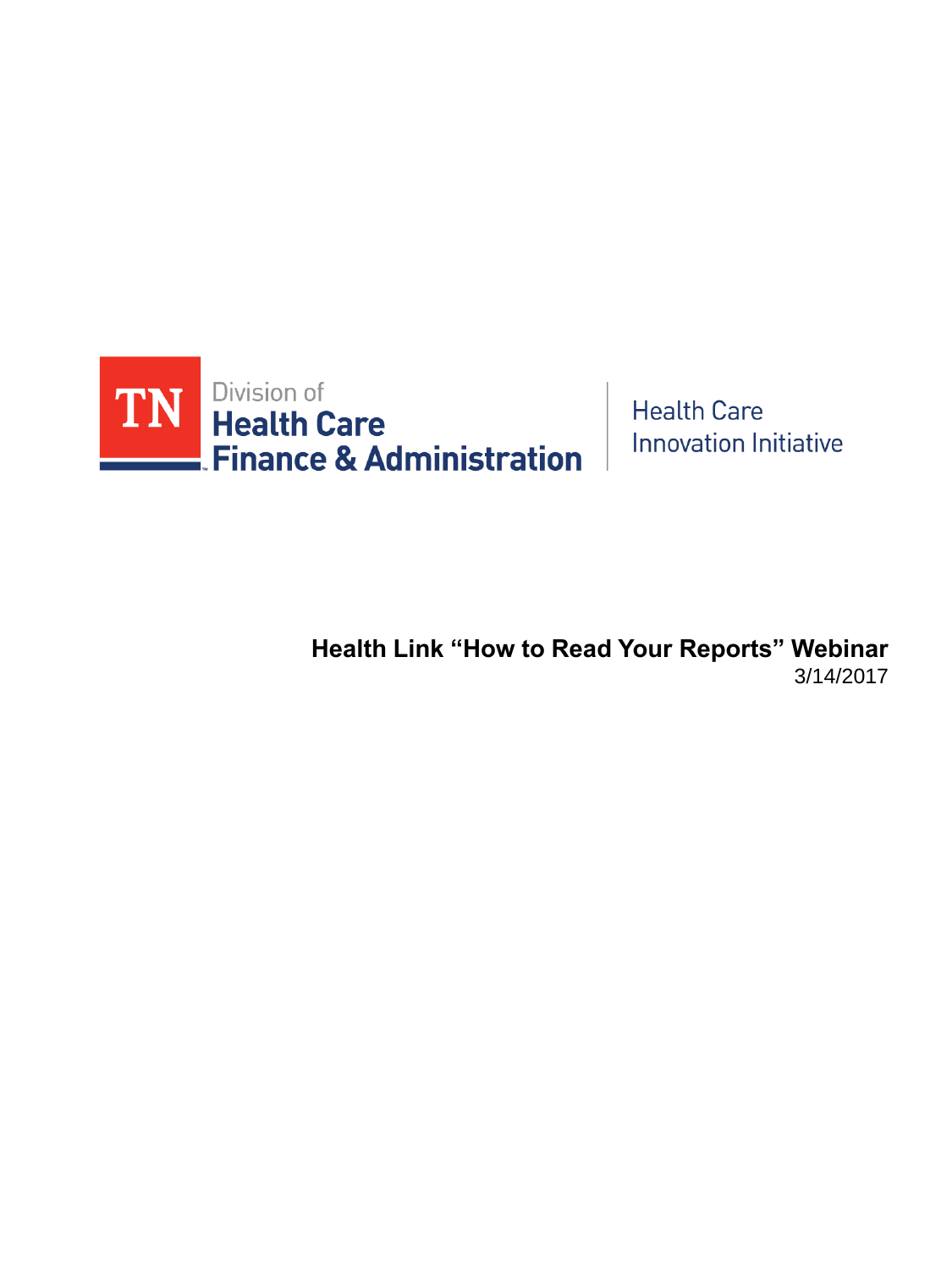### **Quarterly Reports from MCOs**

- Each MCO will deliver a report to each Health Link organization on a quarterly basis
- Reports are meant to show how your organization is doing on quality and efficiency and how your organization's performance compares to others'
- All MCOs are using the same template, so the formats of these reports will be identical
- The triangles below indicate when you can expect each report
- The blue bars indicate the data that is used to generate the values in the report
- If you have trouble accessing your reports, contact the MCOs directly:
	- Amerigroup: agptnhealthlink@amerigroup.com
	- BlueCare: melissa isbell@bcbst.com
	- United: bh\_payment\_reform@uhc.com



\*Note: Performance report #5 will be the basis for each practice's outcome payment.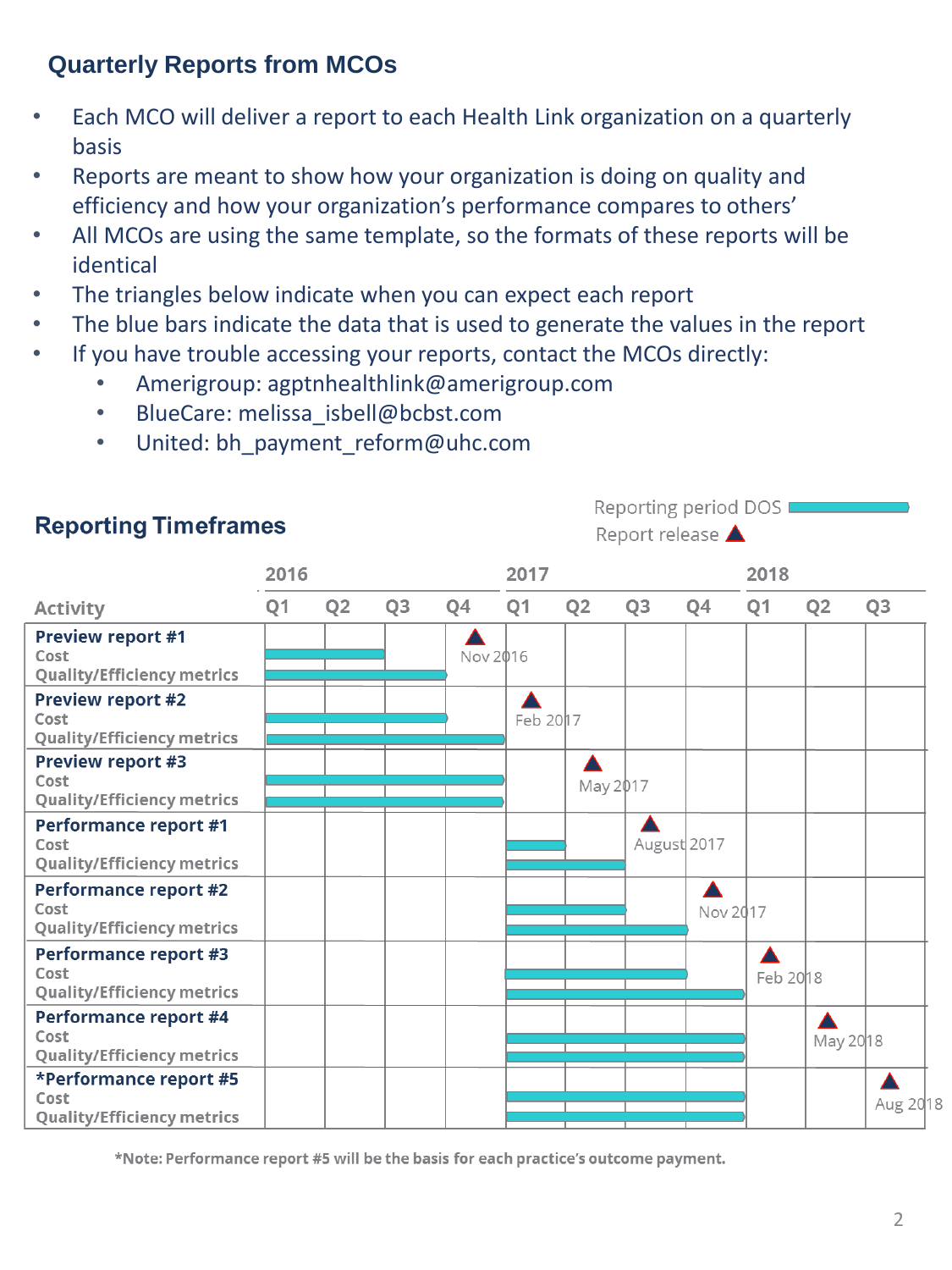## **State of Tennessee Health Care Innovation Initiative**



### **Preview Report**

Payer Name Provider Name Provider TIN [Tennessee Health Link] [Report Date] [Report Period Total Cost of Care: Start/end dates of period] [Report Period Quality & Efficiency Metrics: Start/end dates of period]

*Each preview report is meant to give providers a sense of how they were performing during CY2016 before the program launched. Some of the fields are unable to be reported at this time. Only data from January 1, 2017- December 31, 2017 will be included in your performance evaluation.* 3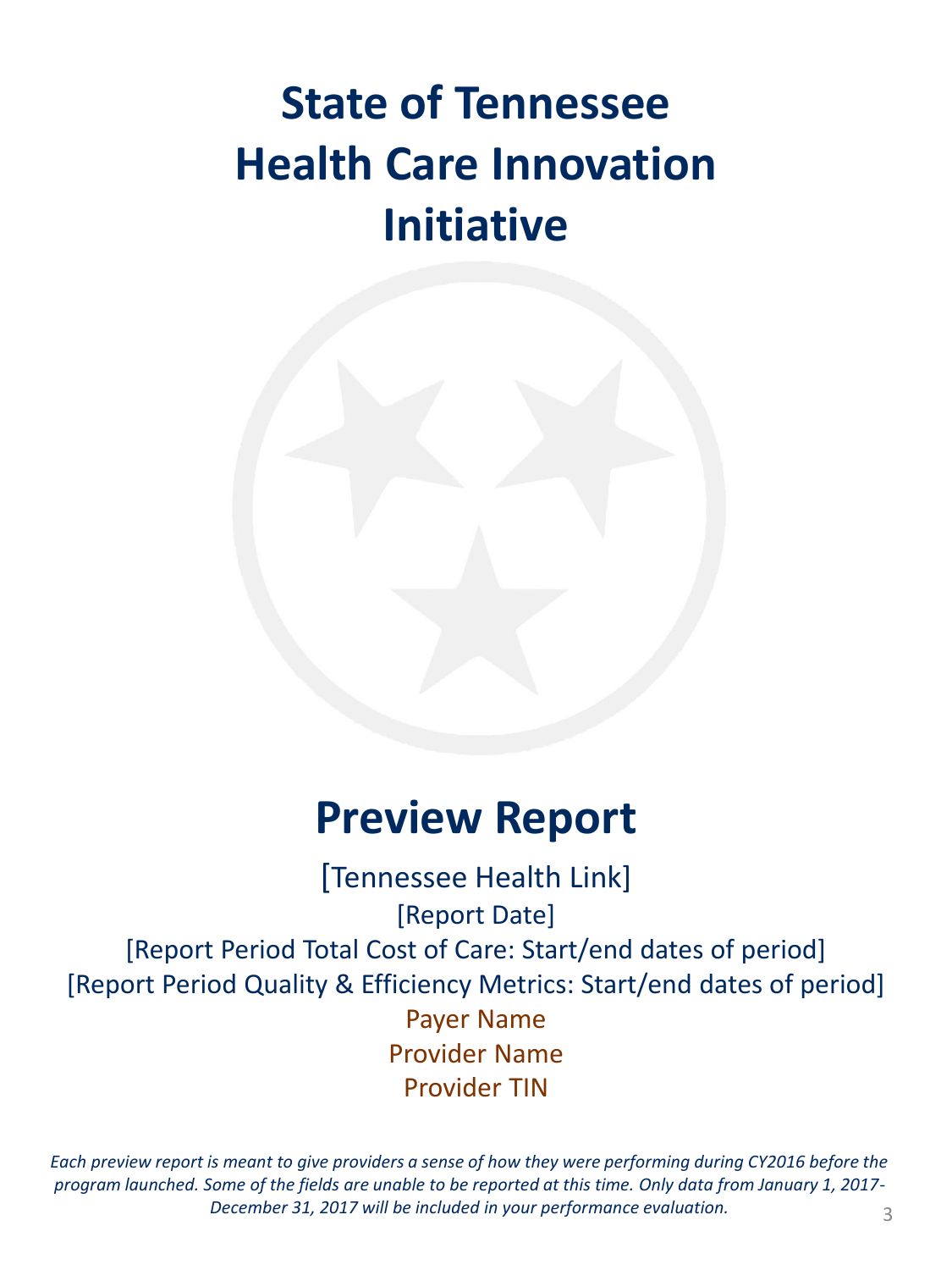|  | Paver Name |
|--|------------|
|  |            |

Sample Tennessee Health Link Preview Report Report Date: Month Year Total Cost of Care Report Period: January 1, 2016 – September 30, 2016 Quality & Efficiency Metrics Report Period: January 1, 2016 – December 31, 2016

#### **A. Health Link Membership & Activity Payments**

#### **Activity payments earned as of 1/31/17: \$177,600**

% of your attributed members who are enrolled in Health Link (as of 1/31/17): 65.4%

#### **B. Quality Stars**

Stars earned: (3 of 10) **★ ★ ★** 

A minimum of 4 quality stars is required to be eligible for an outcome payment.

Each quality star unlocks 5% of the outcome savings percentage once you meet the minimum quality star requirement.

Your 3 quality stars unlock **0% of outcome savings percentage.**

#### **C. Efficiency Stars**

### Stars earned (4 of 5):  $\star \star \star \star$

Each efficiency star unlocks 10% of the outcome savings percentage.

Your 4 efficiency stars unlock **40% of outcome savings percentage.**

\*A minimum of 4 quality stars is required to be eligible for an outcome payment.

#### **D. Efficiency Improvement Percentage**

#### **Efficiency improvement percentage: N/A**

This score is calculated based on improvement relative to your practice's baseline efficiency. A positive efficiency improvement percentage is required for outcome payment.

#### **E. Potential for Annual Outcome Payment**

### **Your potential outcome payment: N/A**

The performance year is January 1, 2017 through December 31, 2017. An actual outcome payment will be calculated and paid following claims run-out and processing.

#### **F. Total Cost of Care (for reporting only)**

### **Your average per member per month Total Cost of Care \$XXX.XX**



#### **Distribution of provider average BH spend (non risk adjusted)**



### **Appendix: Quality measure detail**

**Average TCOC** 

Average TCOC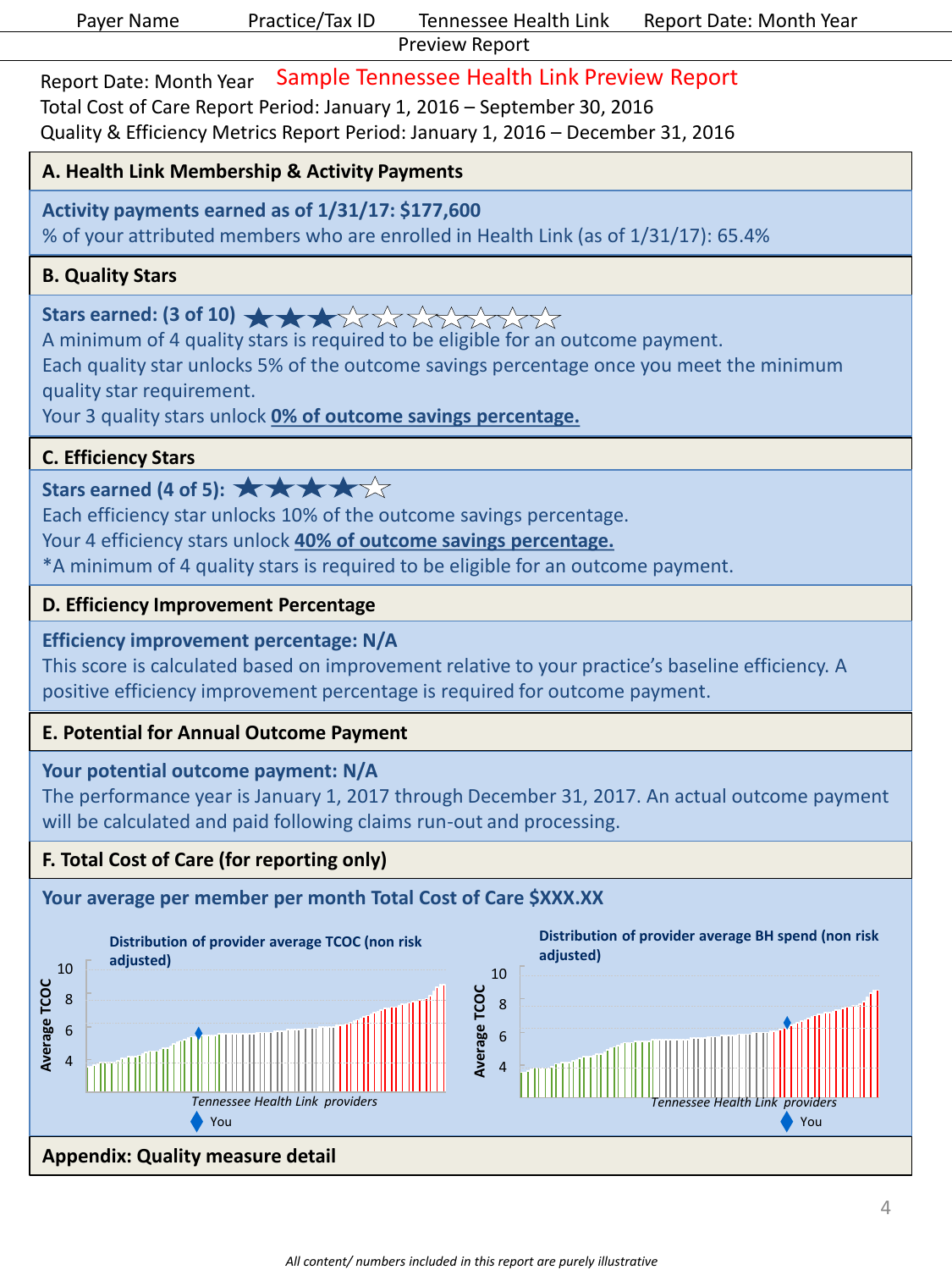### **A. Health Link Membership & Activity Payments**

|                                                               | % of attributed<br>members that are<br>enrolled | <b>Enrolled members</b><br>with an activity claim<br>this month |
|---------------------------------------------------------------|-------------------------------------------------|-----------------------------------------------------------------|
| December 2016                                                 | 53.2%                                           | 582                                                             |
| January 2017                                                  | 65.4%                                           | 612                                                             |
| Activity Payments earned as of 1/31/17                        | \$177,600                                       |                                                                 |
| Member months counted towards<br>outcome payment <sup>1</sup> | N/A                                             |                                                                 |

<sup>1</sup> Final number in annual performance report will be based on 9 month attribution rules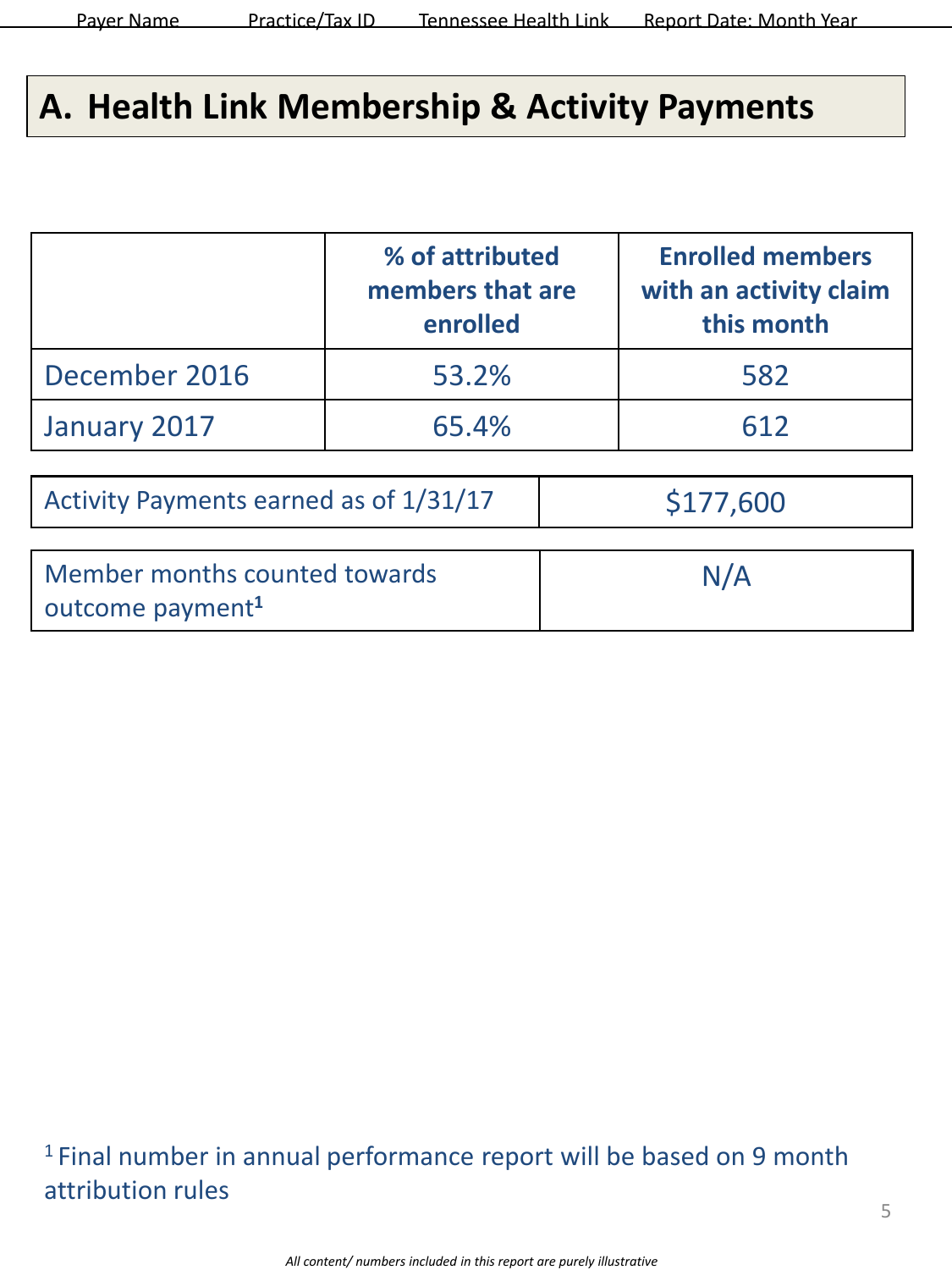### **B. Quality Stars**

**Quality Stars: (3 of 10)**  $\star \star \star \star \star \star \star \star \star \star \star \star \star \star \star \star$ 

A minimum of 4 quality stars is required to be eligible for an outcome payment.

Each quality star unlocks 5% of the outcome savings percentage once you meet the minimum quality star requirement.

Your 3 quality stars unlock **0% of outcome savings percentage.**

Each measure requires 30 members to accurately measure your performance. No credit is awarded for a measure in which the panel did not meet or exceed 30 members. Performance must meet or exceed the benchmark for each sub-measure in order to earn a star.

| <b>Quality Measure</b>                                                                                                                                               | <b>Panel</b><br>eligible for<br>measure? | Your<br><b>Performance</b> | <b>Benchmark</b>                  | <b>Star</b><br><b>Earned</b> |
|----------------------------------------------------------------------------------------------------------------------------------------------------------------------|------------------------------------------|----------------------------|-----------------------------------|------------------------------|
| 7- and 30-day psychiatric hospital / RTF<br>readmission rate<br>$> 7$ day rate<br>30 day rate                                                                        |                                          | 4.2%<br>6.1%               | $5.0\%$<br>≤15.0%                 |                              |
| Antidepressant medication management<br>$\triangleright$ Effective acute phase treatment<br>$\triangleright$ Effective continuation phase treatment                  | X                                        | 56.0%<br>42.1%             | ≥55.0%<br>≥40.0%                  |                              |
| Follow-up after hospitalization for mental illness<br>w/in 7 and 30 days<br>$> 7$ day rate<br>$\geq$ 30 day rate                                                     |                                          | 65.3%<br>70.4%             | ≥60.0%<br>≥75.0%                  |                              |
| Alcohol & drug (A&D) dependence treatment<br>$\triangleright$ Initiation of A&D dependence treatment<br><b>Engagement of A&amp;D dependence treatment</b><br>≻       |                                          | 47.3%<br>19.0%             | ≥45.0%<br>≥15.0%                  |                              |
| Use of multiple concurrent antipsychotics in<br>children/adolescents                                                                                                 |                                          | 0.7%                       | ≤1.0%                             |                              |
| <b>BMI and weight assessment</b><br>$\triangleright$ Adult BMI screening rate<br>> BMI percentile (children)<br>$\triangleright$ Counseling for nutrition (children) |                                          | 49.2%<br>31.0%<br>7.5%     | ≥60.0%<br>$\geq 30.0\%$<br>≥30.0% |                              |
| <b>Comprehensive diabetes care</b><br>$\triangleright$ HbA1c testing<br>$\triangleright$ HbA1c poor control (>9%)                                                    |                                          | 83.0%<br>74.2%             | ≥85.0%<br>≤50.0%                  |                              |
| <b>Comprehensive diabetes care</b><br>$\triangleright$ Eye Exam<br>$\triangleright$ BP < 140/90<br><b>Nephropathy</b>                                                |                                          | 41.4%<br>8.7%<br>90.0%     | ≥40.0%<br>≥50.0%<br>≥85.0%        |                              |
| <b>EPSDT Well child visits ages 7-11 years</b>                                                                                                                       |                                          | 46.1%                      | >55.0%                            |                              |
| <b>EPSDT Adolescent well-care visits age 12-21 years</b>                                                                                                             |                                          | 42.3%                      | ≥45.0%                            |                              |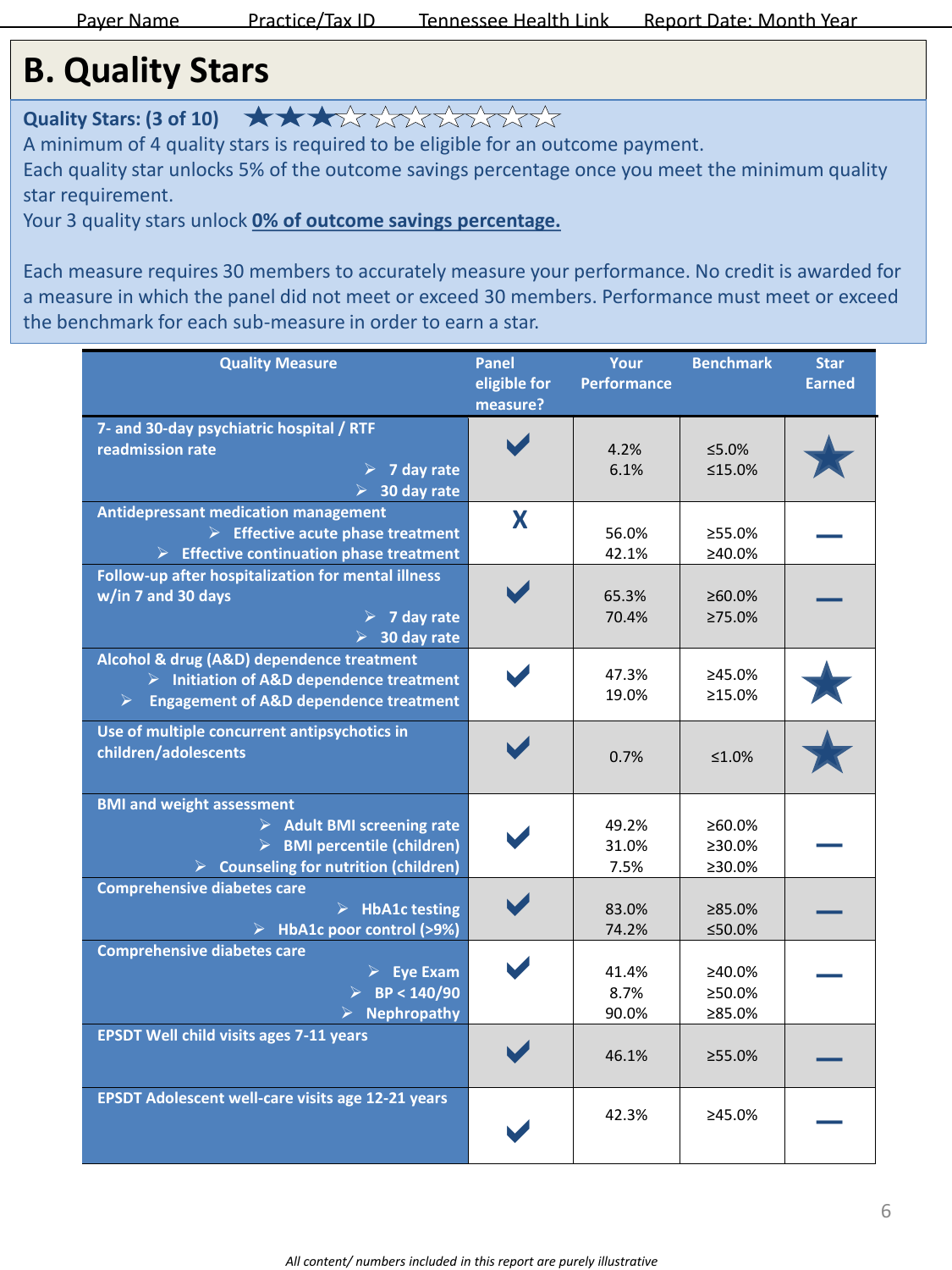### **C. Efficiency Stars**

**Efficiency Stars(4 of 5):**  $\star \star \star \star \star$ 

Each efficiency star unlocks 10% of the outcome savings percentage.

Your 4 efficiency stars unlock **40% of outcome savings percentage.** 

\*A minimum of 4 quality stars is required to be eligible for an outcome payment.

Each measure requires thirty (30) members to accurately measure your performance. No credit is awarded for a measure in which the panel did not meet or exceed 30 members.

| <b>Efficiency Measure</b>                                     | Panel Eligible for | Your                | <b>Benchmark</b> | <b>Star Earned</b> |
|---------------------------------------------------------------|--------------------|---------------------|------------------|--------------------|
| per 1,000 member months<br>All cause hospital<br>readmissions | measure?           | performance<br>0.47 | $≤0.50$          |                    |
| <b>ED visits</b>                                              |                    | 76.00               | ≤72.00           |                    |
| Inpatient admissions                                          |                    | 3.00                | $\leq$ 5.00      |                    |
| Mental health inpatient<br>utilization                        |                    | 0.12                | $\leq 0.15$      |                    |
| Inpatient psychiatric<br>admissions                           |                    | 13.00               | ≤18.00           |                    |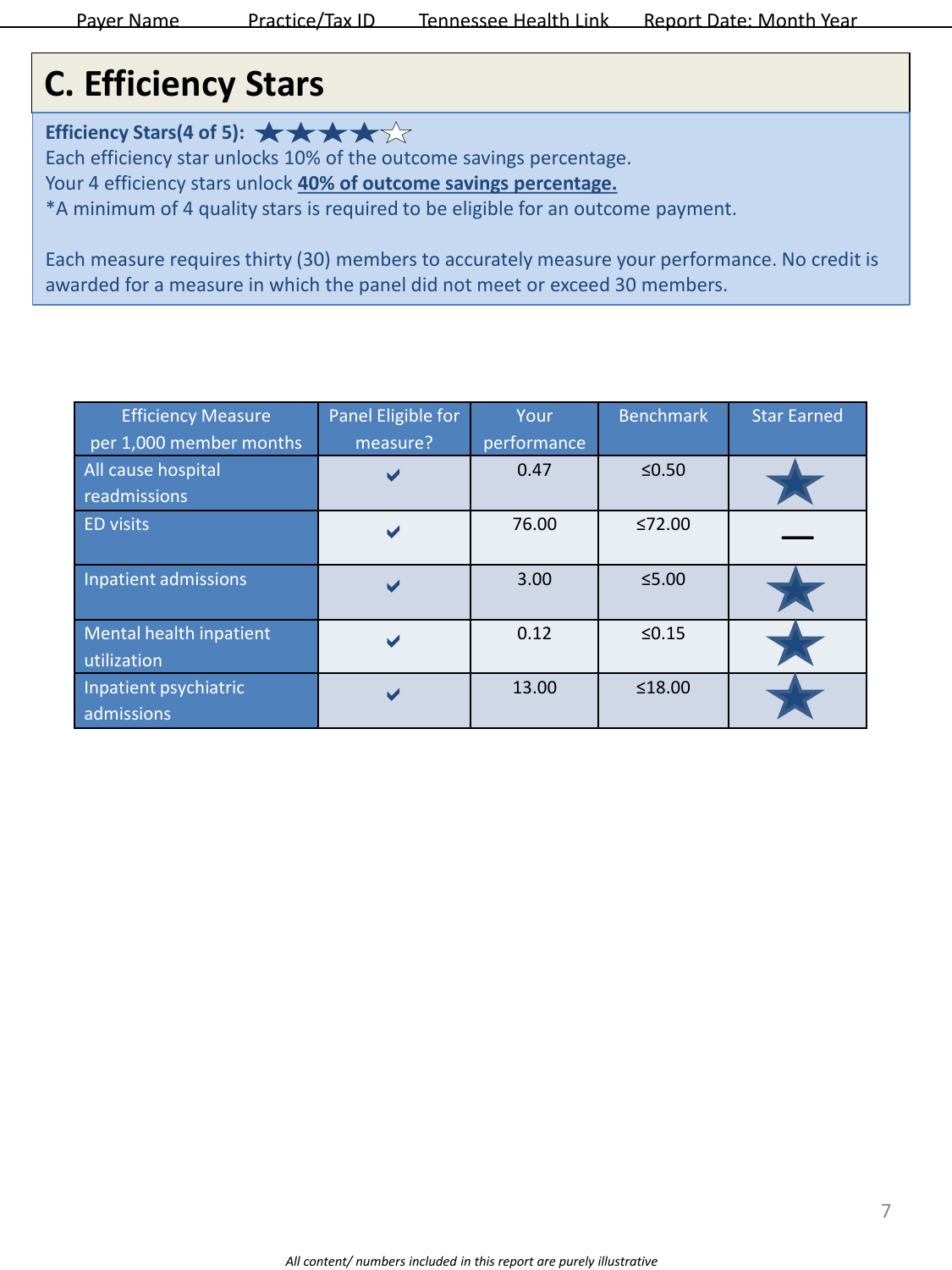### **D. Efficiency Improvement Percentage**

**Efficiency Improvement Percentage: N/A**

This score is calculated based on improvement relative to your practice's baseline efficiency. A positive value in the Efficiency Improvement column denotes improvement in the measure. A negative value in the Efficiency Improvement column denotes a decrease in performance on that measure.

Total efficiency improvement percentage is capped at 20%.

A positive efficiency improvement percentage is required to be eligible for an outcome payment.

| <b>Efficiency Measure</b><br>per 1,000 member months | Performance at<br>baseline | Performance<br>since $1/1/16$ | Efficiency<br>Improvement |
|------------------------------------------------------|----------------------------|-------------------------------|---------------------------|
| All cause hospital<br>readmissions                   | N/A                        | 0.47                          | N/A                       |
| <b>ED visits</b>                                     | N/A                        | 76.00                         | N/A                       |
| Inpatient admissions                                 | N/A                        | 3.00                          | N/A                       |
| Mental health inpatient<br>utilization               | N/A                        | 0.12                          | N/A                       |
| Inpatient psychiatric<br>admissions                  | N/A                        | 13.00                         | N/A                       |
| <b>EFFICIENCY IMPROVEMENT PERCENTAGE (AVERAGE)</b>   |                            |                               | N/A                       |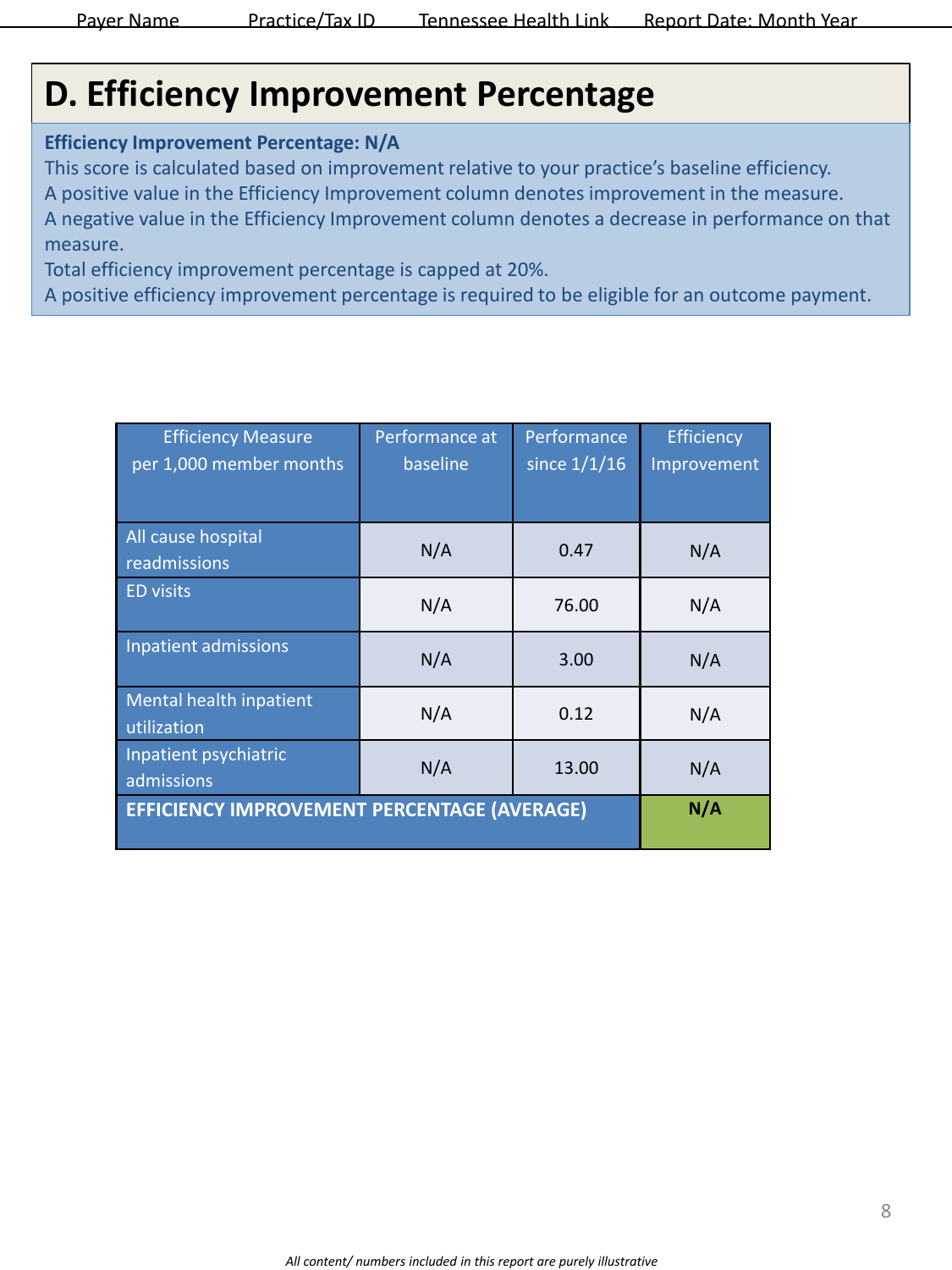### **E. Potential for Annual Outcome Payment**

#### **Your potential outcome payment: N/A**

The performance year is January 1, 2017 through December 31, 2017. An actual outcome payment will be calculated and paid following claims run-out and processing.

### **Calculate your potential outcome payment by using the formula below:**



- **Average cost of care (PMPM):** \$835 represents the average cost of care per member per month across the statewide Health Link population.
- **Efficiency improvement percentage:** The average of percent improvement in each efficiency metric compared to the previous year, as calculated in Section D.
- **Maximum share of savings:** Each practice can earn a maximum of 25% shared savings.
- **Outcome savings percentage:** A minimum of 4 quality stars is required to be eligible for an outcome payment. Once the minimum quality stars are met, add together the percentages you earned from quality and efficiency stars in Section B and Section C. The outcome savings percentage can reach up to 100% if all stars are earned.
- **Member months:** Outcome payments are generated based on the number of members attributed to your Health Link over time. Only member months for members in each Health Link's annual performance panel are included in this calculation.
- **Outcome payment:** The outcome payment is officially calculated and generated once per year. The total cannot be calculated for preview reports. Estimates will be shown in performance reports and will change based on your performance and attributed membership over time.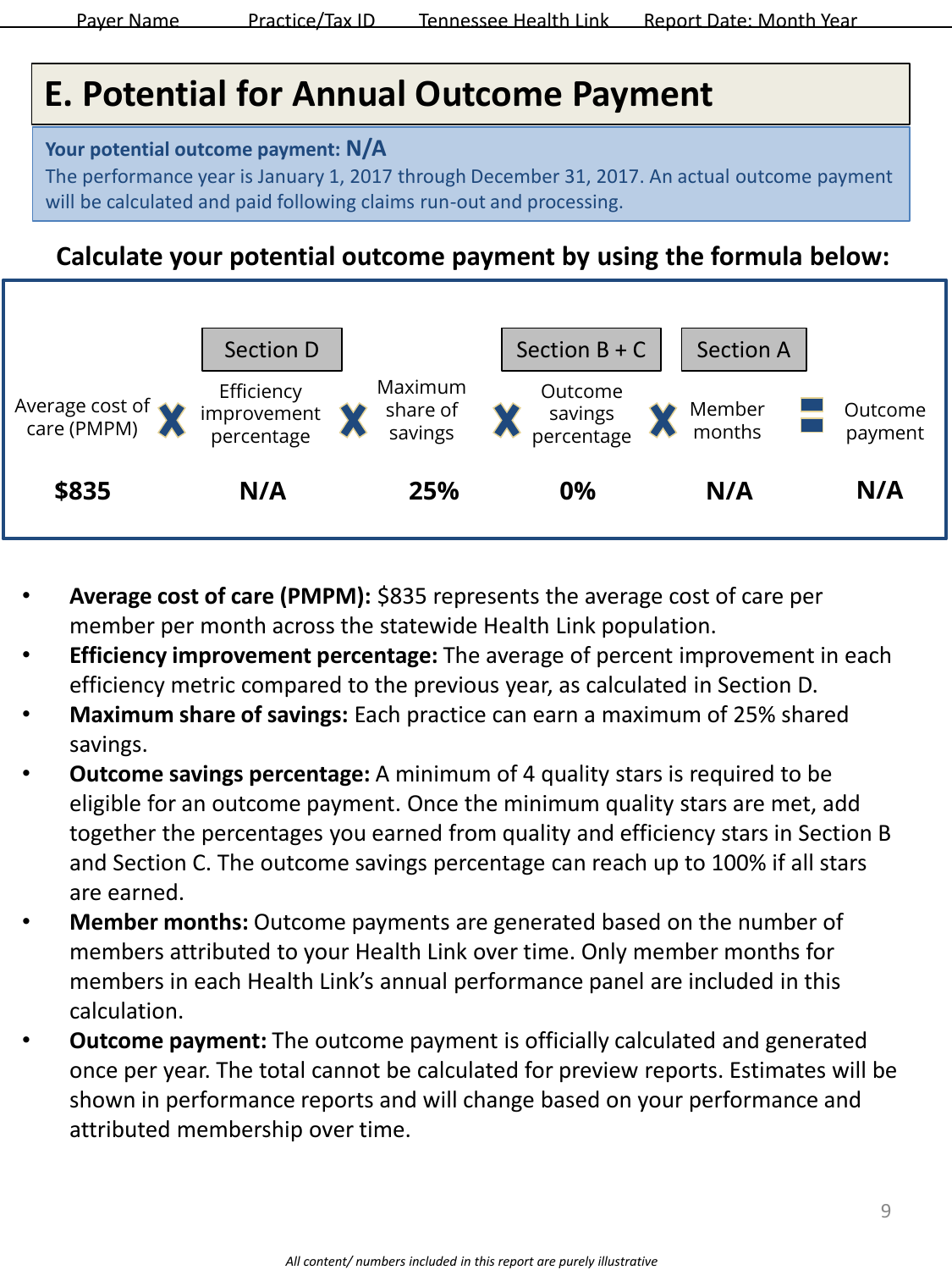Provider base average

### **F. Total Cost of Care (for reporting only)**

**TCOC breakdown by care category as compared to all Tennessee Health Link providers**

**Your average Total Cost of Care per member per month (non risk adjusted): \$XXX.XX Health Link provider average Total Cost of Care per member per month (non risk adjusted): \$XXX.XX**

**Nour performance** Emergency department or observation Outpatient facility Inpatient professional Outpatient laboratory Outpatient radiology Inpatient facility **25 50 0 (first) (second) (third) 75 (fourth) 100 Percentile (Quartile) of Providers Average cost per member (non risk adjusted)** < \$188 < \$257 < \$298 **\$253 \$253**  $<$  \$25  $<$  \$45  $<$  \$65  $<$  \$52  $<$  \$60  $<$  \$74 **\$65 \$60**  $<$  \$24  $<$  \$31  $<$  \$42 **\$29 \$32**  $<$  \$9  $<$  \$12  $<$  \$17 **\$11 \$13**  $\lt$  \$6  $\lt$  \$9  $\lt$  \$12 **\$6 \$9 \$ 170 \$50 \$50 Care category** Outpatient professional Pharmacy **Other**  $<$  \$192  $<$  \$225  $<$  \$273 **\$221 \$226**  $<$  \$203  $<$  \$245  $<$  \$284 **\$235 \$245**  $<$   $551$   $<$   $582$   $<$   $5107$ **\$52 \$82**

*All content/ numbers included in this report are purely illustrative*

**\$180**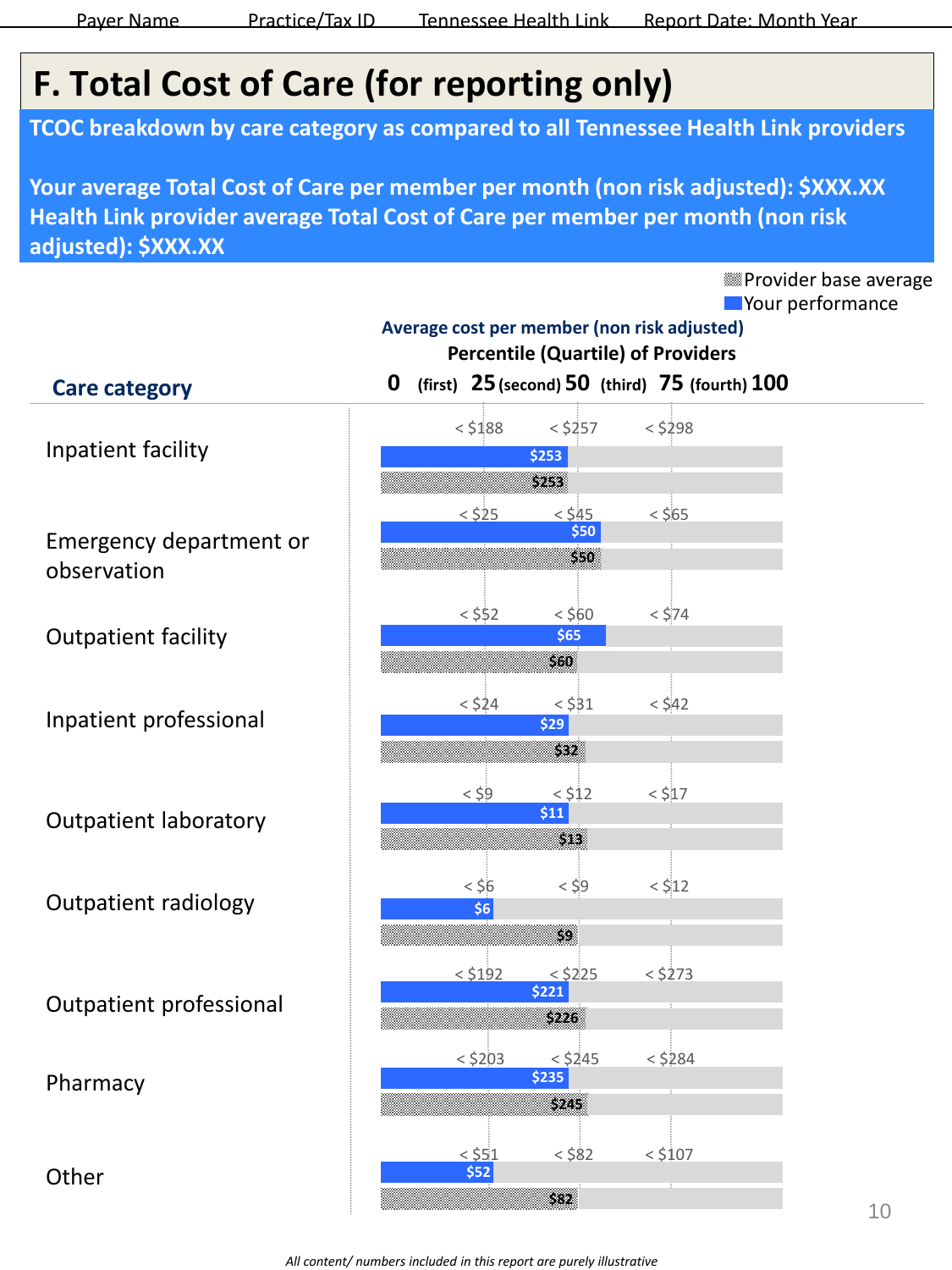## **F. Total Cost of Care (continued) Behavioral Health Spend**

**Average behavioral health spend per member per month by care category as compared to all Tennessee Health Link providers**

**Your average behavioral health spend per member per month (non risk adjusted): \$XXX.XX Health Link provider average behavioral health spend per member per month (non risk adjusted): \$XXX.XX**

> **Nour performance** Provider base average

#### **Average behavioral health spend per member (non risk adjusted)**

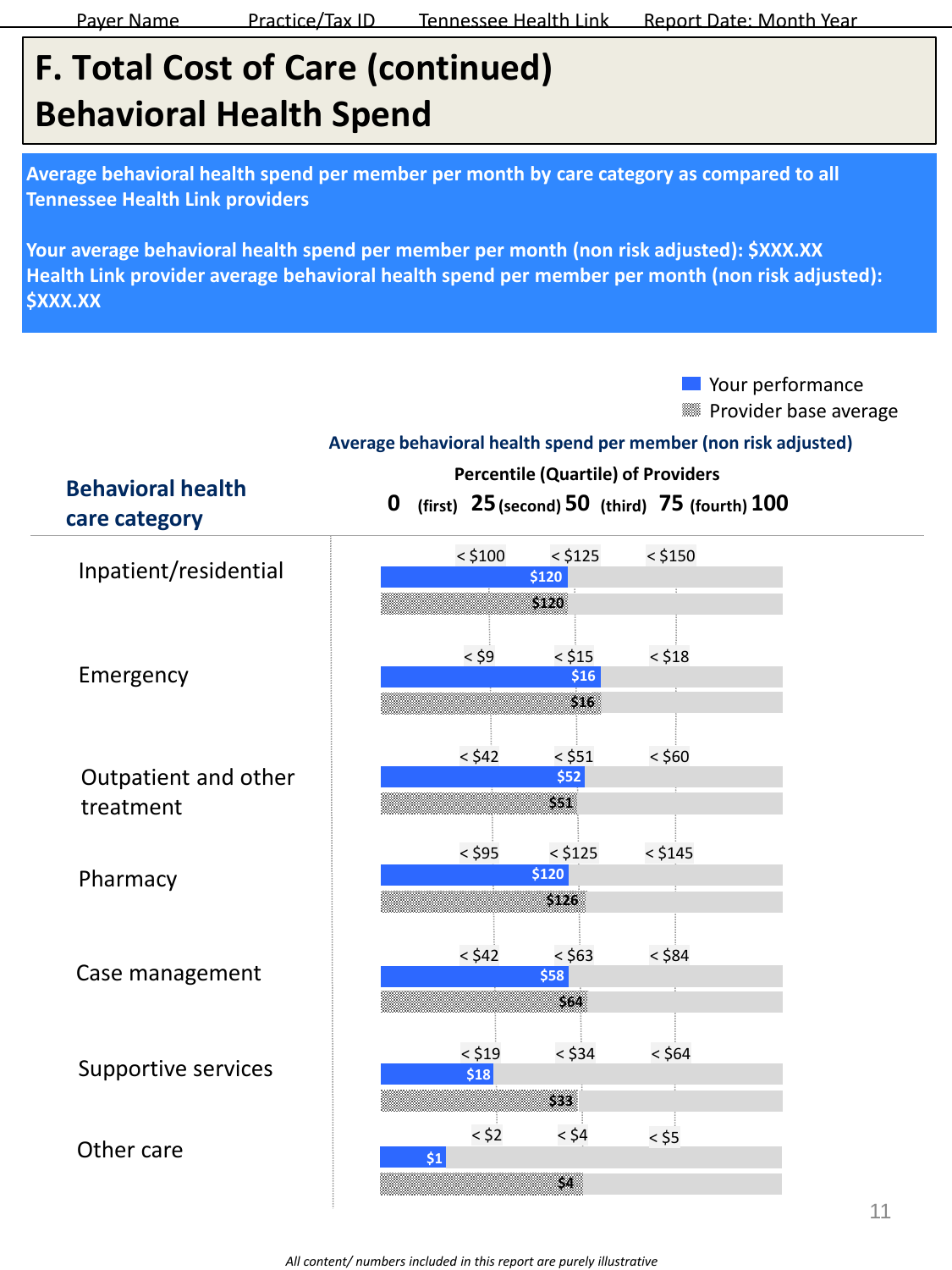### **Appendix: Quality details (1/4)**

| <b>Quality measure comparison with provider base</b><br>All sub-measures must be passed in order to earn a star.                                                                                                                             |             |                                |                                                                                                                                                                                                                                                       |   |                  |                     |                                                                      |              |                       |                              |  |
|----------------------------------------------------------------------------------------------------------------------------------------------------------------------------------------------------------------------------------------------|-------------|--------------------------------|-------------------------------------------------------------------------------------------------------------------------------------------------------------------------------------------------------------------------------------------------------|---|------------------|---------------------|----------------------------------------------------------------------|--------------|-----------------------|------------------------------|--|
|                                                                                                                                                                                                                                              | <b>Star</b> | Panel                          |                                                                                                                                                                                                                                                       |   | Your performance |                     | ※ Benchmark<br><b>Percentile (Quartile) of Providers</b>             |              |                       |                              |  |
| <b>Quality measures Earned eligible for</b>                                                                                                                                                                                                  |             | measure?                       | <b>Short description</b>                                                                                                                                                                                                                              | 0 | (first)          |                     | 25 (second) 50                                                       | (third)      | - 75                  | (fourth) 100                 |  |
| 7- and 30-day<br>psychiatric hospital<br>/ RTF readmission<br>rate:<br>7 day psychiatric<br>hospital/RTF<br>readmission rate<br>30 day psychiatric<br>hospital/RTF<br>readmission rate                                                       |             |                                | Rate of psychiatric hospital<br>or RTF readmissions within<br>7 days<br>Rate of psychiatric<br>hospital or RTF<br>readmissions within 30<br>days                                                                                                      |   | 6.1%             | 3%<br>9%            | 4%<br>12%<br>. The contract of the contract of $\sim$ 15% $^{\circ}$ | 4.2%         |                       | 5%<br>≡5%<br>17%             |  |
|                                                                                                                                                                                                                                              |             |                                |                                                                                                                                                                                                                                                       |   |                  |                     |                                                                      |              |                       |                              |  |
| Antidepressant<br>medication<br>management:<br>Effective acute<br>phase treatment<br>Effective<br>continuation<br>phase treatment                                                                                                            |             | X<br>21 of 30<br>X<br>21 of 30 | The % of members who<br>remained on an<br>antidepressant medication<br>for at least 84 days (12<br>weeks)<br>The % of members who<br>remained on an<br>antidepressant medication<br>for at least 180 days (6<br>months)                               |   |                  | 47%<br>32%          | 51%                                                                  | 37%          | 56%<br><b>EEE</b> 55% | 56%<br>40%<br>42.1%<br>≊ 40% |  |
| Follow-up after<br>hospitalization for<br>mental illness within<br>7 and 30 days:<br>Follow-up after<br>hospitalization for<br>mental illness<br>within 7 days<br>Follow-up after<br>hospitalization for<br>mental illness<br>within 30 days |             |                                | The % of discharges for<br>mental health illness which<br>the member received<br>follow-up within 7 days of<br>discharge<br>The % of discharges for<br>mental health illness which<br>the member received<br>follow-up within 30 days of<br>discharge |   |                  | 57%<br>68%<br>70.4% | 룸 60%<br>74%                                                         | 62%<br>65.3% |                       | 68%<br>81%                   |  |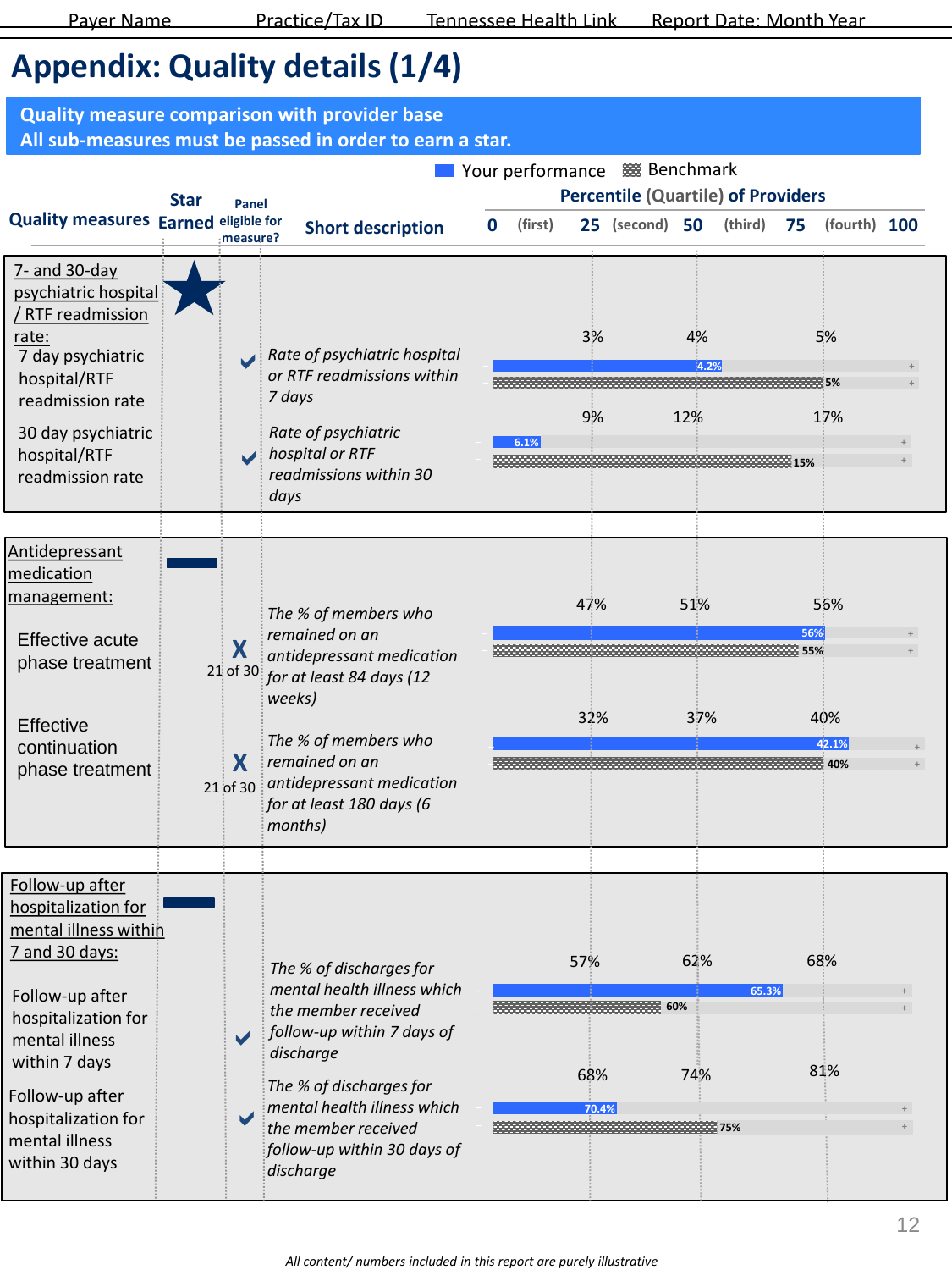### **Appendix: Quality details (2/4)**

|                                                                                                                                                                     |             |                                   | <b>Quality measure comparison with provider base</b><br>All sub-measures must be passed in order to earn a star.                                                                                                                                                                                                                                                                                                        |   |         |            |                                                                                                   |                     |                                      |            |              |        |
|---------------------------------------------------------------------------------------------------------------------------------------------------------------------|-------------|-----------------------------------|-------------------------------------------------------------------------------------------------------------------------------------------------------------------------------------------------------------------------------------------------------------------------------------------------------------------------------------------------------------------------------------------------------------------------|---|---------|------------|---------------------------------------------------------------------------------------------------|---------------------|--------------------------------------|------------|--------------|--------|
| <b>Quality measures Earned</b>                                                                                                                                      | <b>Star</b> | Panel<br>eligible for<br>measure? | <b>Short description</b>                                                                                                                                                                                                                                                                                                                                                                                                | 0 | (first) |            | Your performance  Benchmark<br><b>Percentile (Quartile) of Providers</b><br><b>25</b> (second) 50 |                     | (third)                              | 75         | (fourth) 100 |        |
| Alcohol & drug<br>dependence<br>treatment:<br>Initiation of alcohol<br>& drug dependence<br>treatment<br>Engagement of<br>alcohol & drug<br>dependence<br>treatment |             |                                   | The % of members who<br>initiate treatment through an<br>inpatient alcohol & drug<br>admission, outpatient visit,<br>intensive outpatient<br>encounter, or partial<br>hospitalization within 14<br>days of the diagnosis<br>The % of members who<br>initiated treatment and who<br>had two or more additional<br>services with a diagnosis of<br>alcohol & drug dependence<br>within 30 days of the<br>initiation visit |   |         | 44%<br>11% | $\frac{1}{2}$ 45%                                                                                 | 47%<br>47.3%<br>13% | $\sim$ 15% and $\sim$ 15% and $\sim$ | 52%<br>17% | 19%          |        |
| Use of multiple<br>concurrent<br>antipsychotics in<br>children/<br>adolescents                                                                                      |             |                                   | The % of members 1-17 years<br>of age who were on two or<br>more concurrent<br>antipsychotic medications<br>(for at least 90 consecutive<br>days during the<br>measurement year)                                                                                                                                                                                                                                        |   |         | 0%         | 0.7%<br><del>------------</del> 1%                                                                | $1\%$               |                                      | 2%         |              |        |
| <b>BMI and weight</b><br>composite metric:<br><b>Adult BMI</b><br>Screening                                                                                         |             |                                   | The % of members, ages 18-74<br>years, with an OP visit whose BMI<br>was documented during the<br>measurement year or the year<br>prior                                                                                                                                                                                                                                                                                 |   |         | 41%        |                                                                                                   | 48%                 | 49.2%                                | 52%        |              | ≡≣ 60% |
| <b>BMI</b> percentile<br>(children and<br>adolescents)                                                                                                              |             |                                   | The % of members 3-17 years of age<br>who had an outpatient visit with a<br>PCP or OB/GYN and who had<br>evidence of BMI percentile<br>documentation during the<br>measurement year                                                                                                                                                                                                                                     |   |         | 20%        |                                                                                                   | 26%                 | 31%<br>30%                           | 32%        |              |        |
| Counseling for<br>nutrition (children<br>and adolescents)                                                                                                           |             |                                   | The % of members 3-17 years of age<br>who had an outpatient visit with a<br>PCP or OB/GYN and who had<br>evidence of counseling for nutrition<br>during the measurement year                                                                                                                                                                                                                                            |   |         | 6%         | 7.5%                                                                                              | 9%                  |                                      | 12%        |              |        |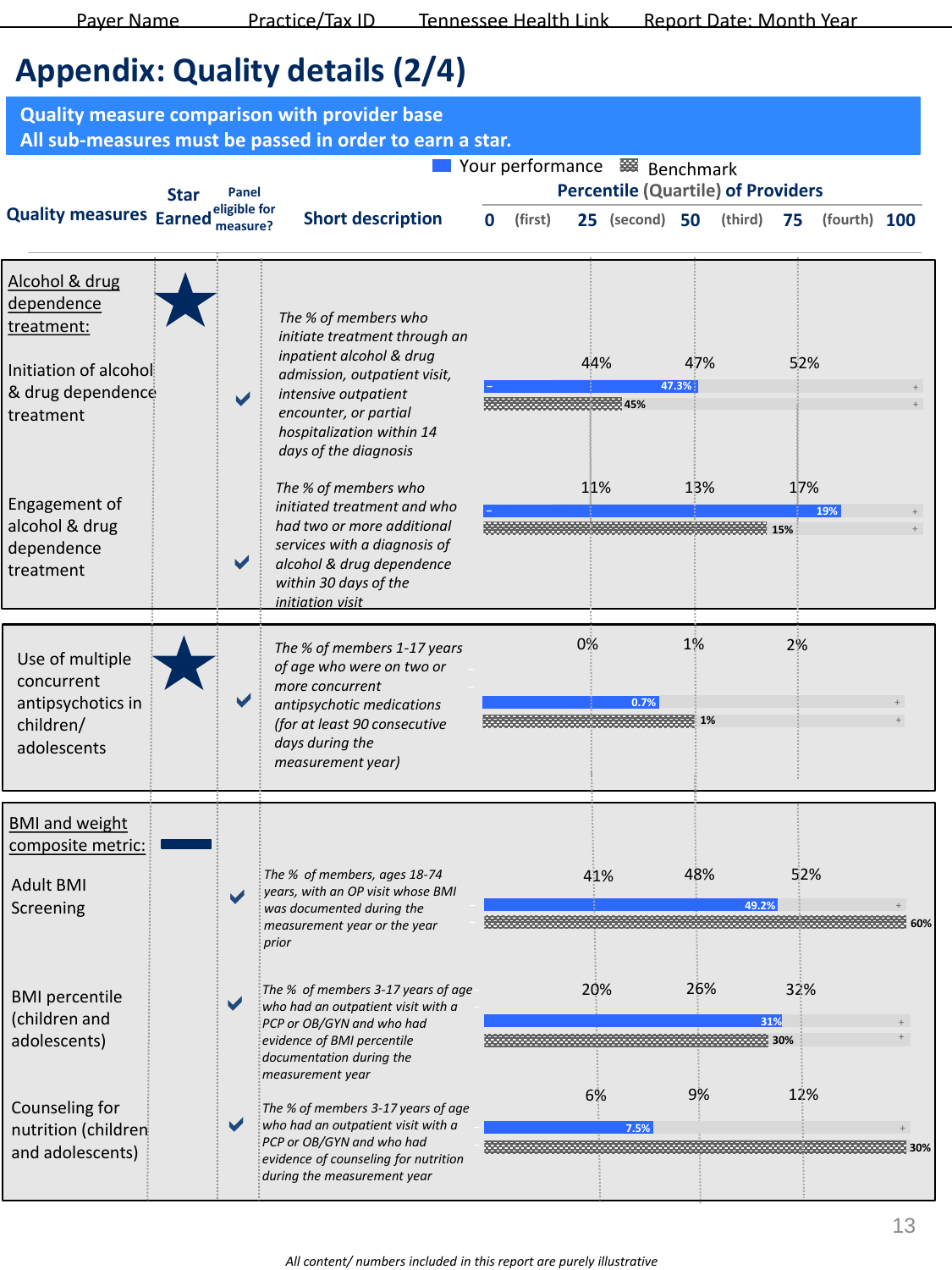### **Appendix: Quality details (3/4)**

**25 50 (first) (second) (third) (fourth) Percentile (Quartile) of Providers Quality measures** Earned<sub>measure</sub>? Short description 0 (first) 25 (second) 50 (third) 75 (fourth) 100 **Nour performance Star**  2% 5% 9% **– 8.7% + – + 50%**  $\blacktriangledown$  $\blacktriangledown$  **–** *Who received medical attention*  **+ 85% +** 89% 91% 93% Eye exam BP < 140/90 Nephropathy *who had an eye exam (retinal) performed Whose most recent blood pressure reading is less than 140/90 mm Hg (controlled) for nephropathy*  **Short description – + + 42.3% 45%** 44% 49% 52% *The % of enrolled members*   $\blacktriangledown$ **– – 55% + + 46.1%** EPSDT: Well child visits age 7-11 *The % of members 7–11 years of age who had one or more well-child visits with a PCP during the measurement year 12-21 years of age who had at least one comprehensive wellcare visit with a PCP or an OB/GYN practitioner during the measurement year*  EPSDT Adolescent well-care visits age 12-21 77% 81% 83% **– 90% + + 83% 85%** *The % of patients 18 to 75 years of age with type 1 or 2 diabetes: Who had an HbA1c test performed during the measurement year Whose most recent HbA1c level during the measurement year* **14.2%** *74.2% 74.2% 74.2% was greater than 9%* Diabetes composite metric: HbA1c testing HbA1c poor control (>9%) Diabetes  $\frac{1}{2}$  composite metric:  $\frac{1}{2}$  age with type 1 or 2 diabetes:  $\frac{30\%}{20\%}$  33% 37% **– 90% + + 41.4% 40%** *The % of patients 18 to 75 years of age with type 1 or 2 diabetes:* 63% 68% 75% **– 90% + + Panel eligible for Quality measure comparison with provider base All sub-measures must be passed in order to earn a star. Benchmark** 48% 56% 62% **90%**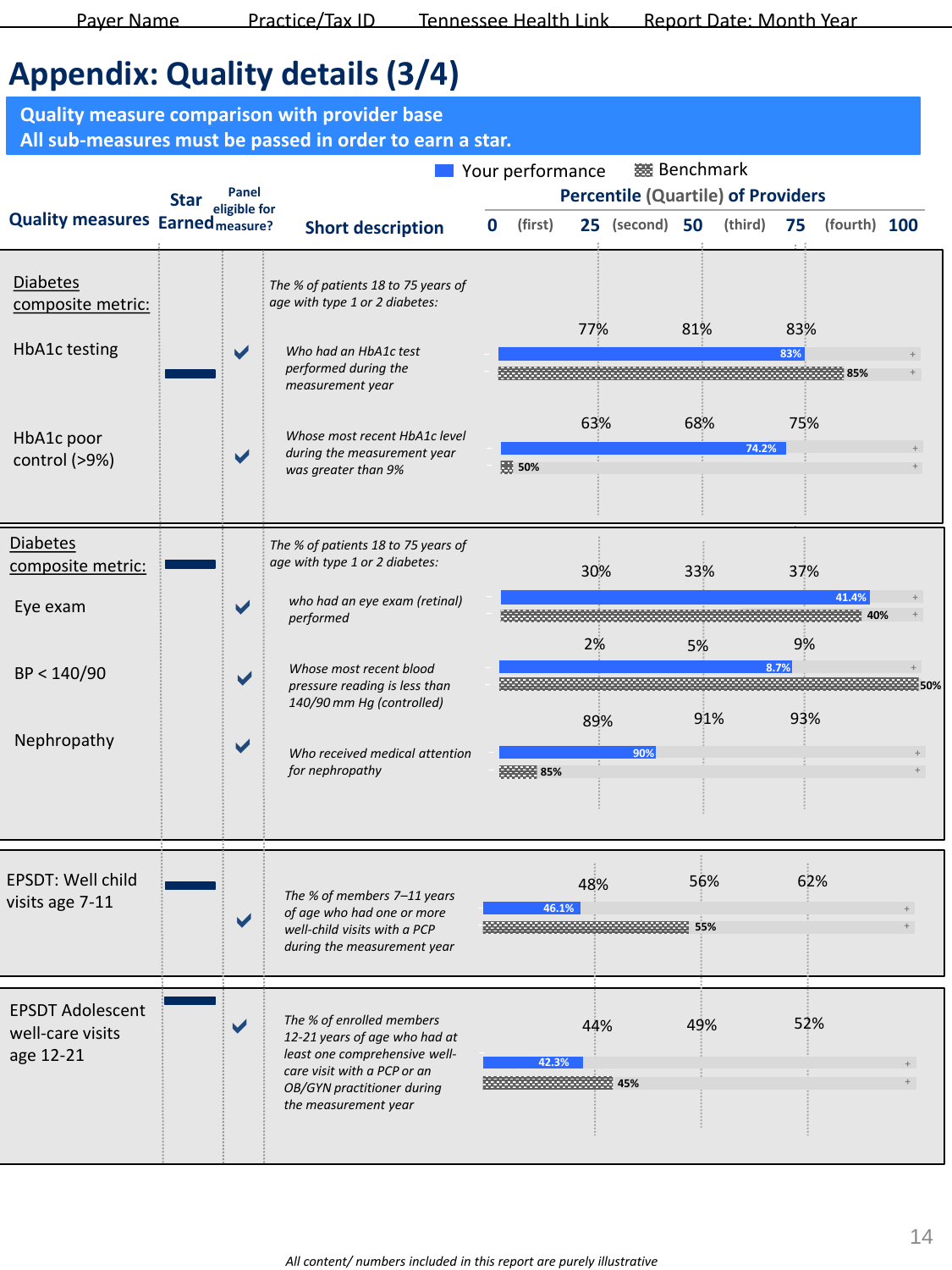### **Appendix: Quality measures for reporting only (4/4)**

### **Quality measure comparison with provider base**

|                                                                                     |                                                                                                                                                                                                                                                                                                          |    |         |                    | <b>Percentile (Quartile) of Providers</b> |            |         |            | Your performance |  |
|-------------------------------------------------------------------------------------|----------------------------------------------------------------------------------------------------------------------------------------------------------------------------------------------------------------------------------------------------------------------------------------------------------|----|---------|--------------------|-------------------------------------------|------------|---------|------------|------------------|--|
| <b>Quality measures</b>                                                             | <b>Short description</b>                                                                                                                                                                                                                                                                                 | 0  | (first) |                    | 25 (second)                               | 50         | (third) | 75         | (fourth) 100     |  |
| Annual monitoring of<br>patients on persistent<br>medications                       | The % of members 18 years of age<br>and older who received at least 180<br>treatment days of ambulatory<br>medication therapy for a select<br>therapeutic agent during the<br>measurement year and at least one<br>therapeutic monitoring event for<br>the therapeutic agent in the<br>measurement year. |    |         | 92%                |                                           | 95%        | 97%     | 98%        |                  |  |
| Statin therapy for<br>patients with<br>cardiovascular disease<br>(Received Therapy) | The % of males 21-75 years of age<br>and females 40-75 years of age who<br>were identified as having clinical<br>ASCVD and who were dispensed at<br>least one high or moderate-intensity<br>statin medication during the<br>measurement year                                                             |    |         | 50%                |                                           | 58%        |         | 66%<br>68% |                  |  |
| Statin therapy for<br>patients with<br>cardiovascular disease<br>(Statin Adherence) | The % of males 21-75 years of age<br>and females 40-75 years of age who<br>were identified as having clinical<br>ASCVD and remained on a high or<br>moderate-intensity statin<br>medication for at least 80% of the<br>treatment period.                                                                 |    |         | 10%                |                                           | 22%<br>24% |         | 34%        |                  |  |
| Panel opt-out rate                                                                  | The % of members that opted<br>out of the Health Link program                                                                                                                                                                                                                                            | 0% |         | 41%                |                                           | 33%        |         | 21%        |                  |  |
| Panel enrollment rate                                                               | The % of members that enrolled<br>in the Health Link program                                                                                                                                                                                                                                             | 0% |         | 50%                |                                           | 66%        |         | 99%        |                  |  |
| Psychiatric inpatient<br>days                                                       | The total number of days per 1,000<br>member months for all inpatient<br>psychiatric hospital stays with a<br>discharge date within the<br>measurement timeframe.                                                                                                                                        |    |         | 85 days<br>88 days |                                           | 124 days   |         | 195 days   |                  |  |
| Rate of residential<br>treatment facility<br>admissions                             | The rate of residential treatment<br>facility discharges per 1,000<br>member months.                                                                                                                                                                                                                     |    |         | 1.3                | 1.6                                       | 2.0        |         | 2.5        |                  |  |